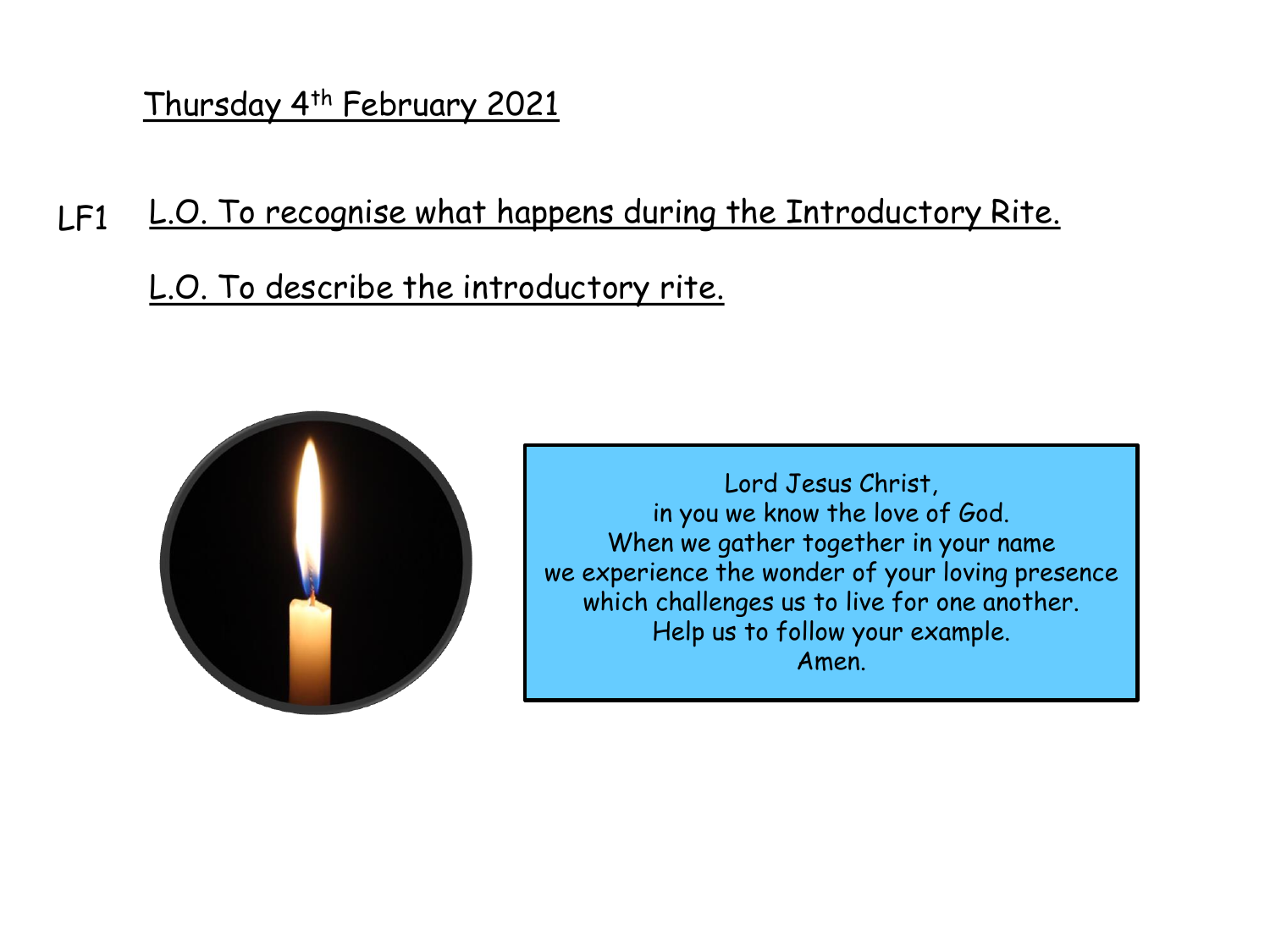Thursday 4th February 2021

LF1 L.O. To recognise what happens during the Introductory Rite.

L.O. To describe the introductory rite.

#### Success Criteria:

- 1) I can describe ways in which different people help to get the church and the people ready for Mass.
- 2) I can describe things that need to be prepared before Mass begins.
- 3) I can use some religious words and phrases to describe parts of the introductory rite.

Key Words: Introductory Rite, listening, sharing, gathering, Mass



Can anybody tell me which special place is shown in this picture?

Saint Mary's Church, Boston.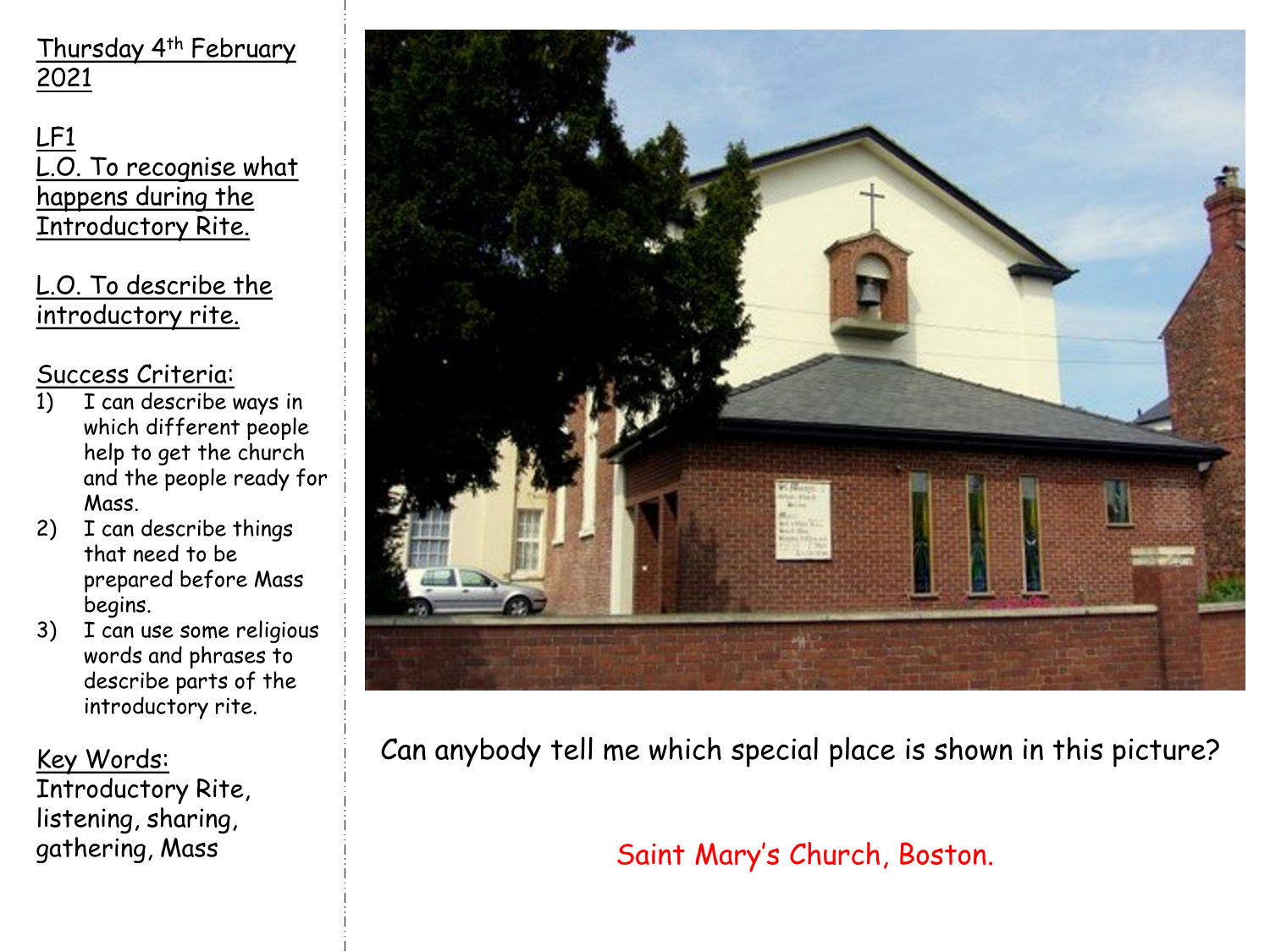LF1 L.O. To recognise what happens during the Introductory Rite.

L.O. To describe the introductory rite.

### Success Criteria:

- 1) I can describe ways in which different people help to get the church and the people ready for Mass.
- 2) I can describe things that need to be prepared before Mass begins.
- 3) I can use some religious words and phrases to describe parts of the introductory rite.

Key Words: Introductory Rite, listening, sharing, gathering, Mass



# Welcomers/Greeters

What happens when you first arrive in Church?

- A team of welcomers greet you by saying 'Hello', 'Good Morning' or 'Welcome to St Mary's Church'.
- They will give you a hymn book and perhaps a newsletter with information and Church news inside.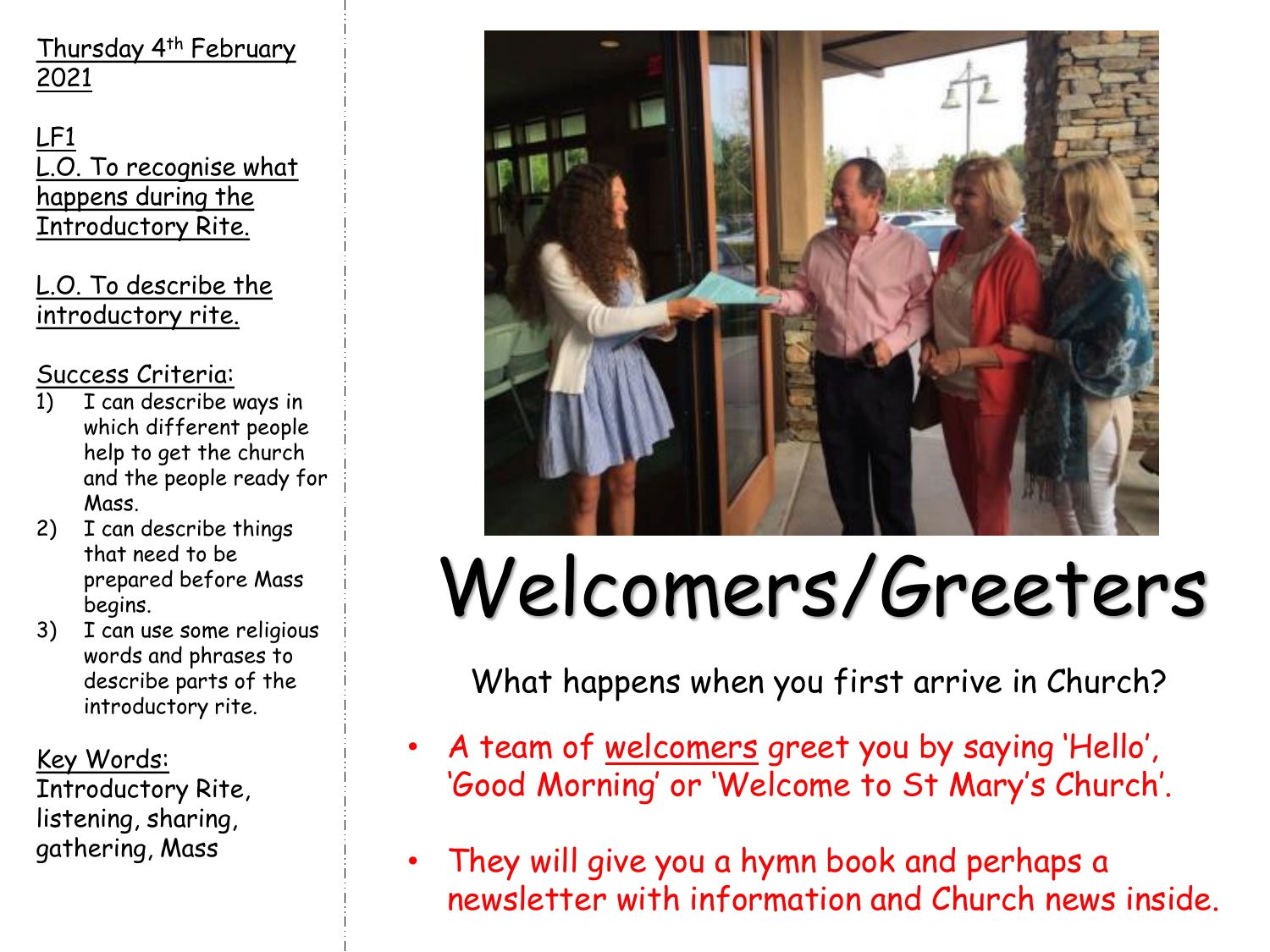LF1 L.O. To recognise what happens during the Introductory Rite.

L.O. To describe the introductory rite.

### Success Criteria:

- 1) I can describe ways in which different people help to get the church and the people ready for Mass.
- 2) I can describe things that need to be prepared before Mass begins.
- 3) I can use some religious words and phrases to describe parts of the introductory rite.

Key Words:

Introductory Rite, listening, sharing, gathering, Mass



# Musicians and choir

What do you do next? Where do you go? Think about your sense experiences…

- Next, you need to find a seat.
- You might kneel down and say a prayer.
- As you sit and wait for Mass to begin, you might hear the musicians and choir practicing, you might see the altar servers setting up the Church, you might smell the smoke of the candles or incense burning.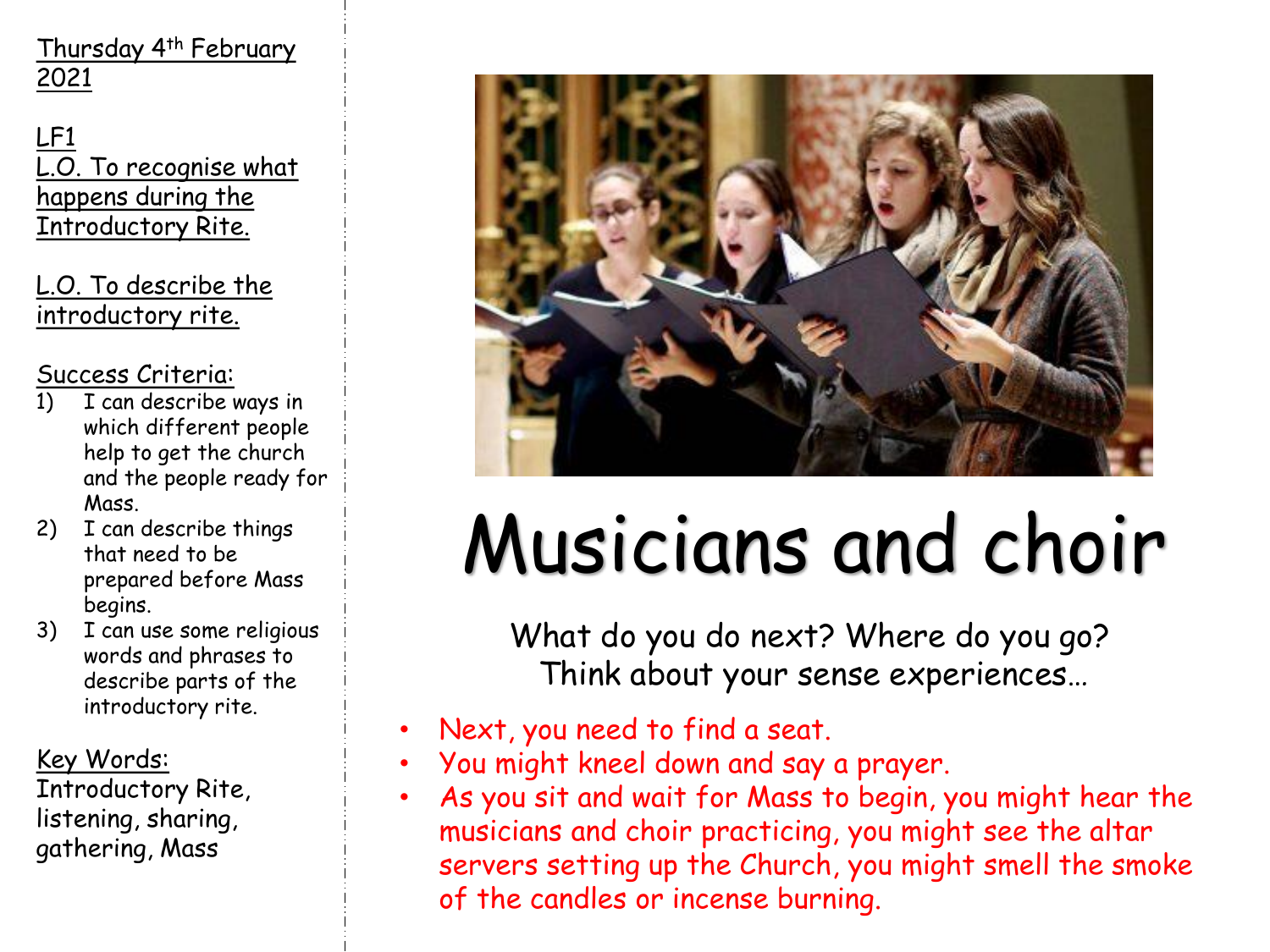LF1 L.O. To recognise what happens during the Introductory Rite.

L.O. To describe the introductory rite.

### Success Criteria:

- 1) I can describe ways in which different people help to get the church and the people ready for Mass.
- 2) I can describe things that need to be prepared before Mass begins.
- 3) I can use some religious words and phrases to describe parts of the introductory rite.

Key Words: Introductory Rite, listening, sharing, gathering, Mass



# Altar Servers · Altar Servers help the



- priest during Mass.
- An altar server will ring a bell to tell everybody that Mass is starting.
- They process up to the altar with the priest at the beginning of Mass.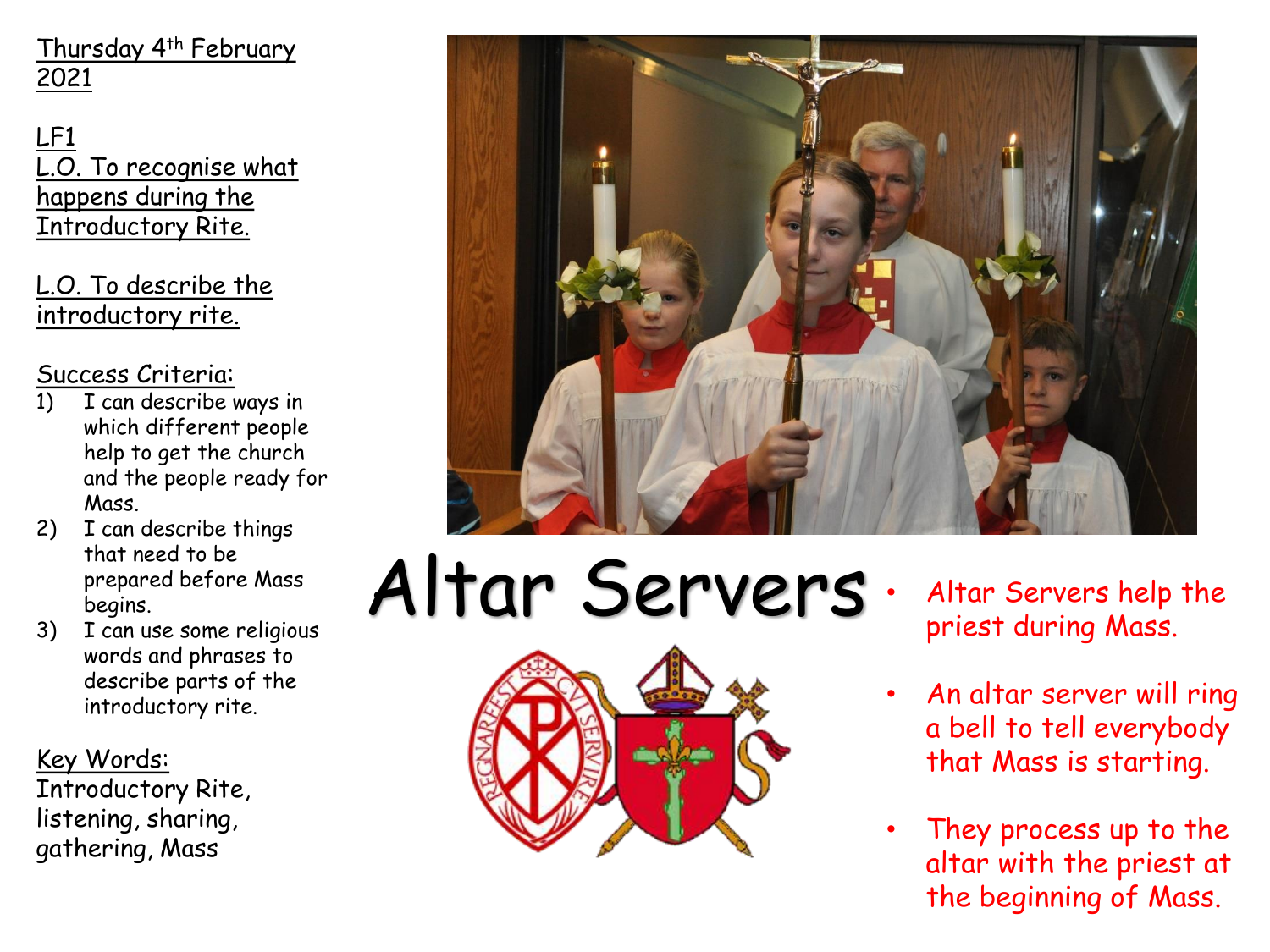LF1 L.O. To recognise what happens during the Introductory Rite.

L.O. To describe the introductory rite.

Success Criteria:

- 1) I can describe ways in which different people help to get the church and the people ready for Mass.
- 2) I can describe things that need to be prepared before Mass begins.
- 3) I can use some religious words and phrases to describe parts of the introductory rite.

Key Words: Introductory Rite, listening, sharing, gathering, Mass



### The Priest kisses the altar.

The altar is a symbol of Jesus and the priest will prepare and offer the Eucharist from it later in the Mass.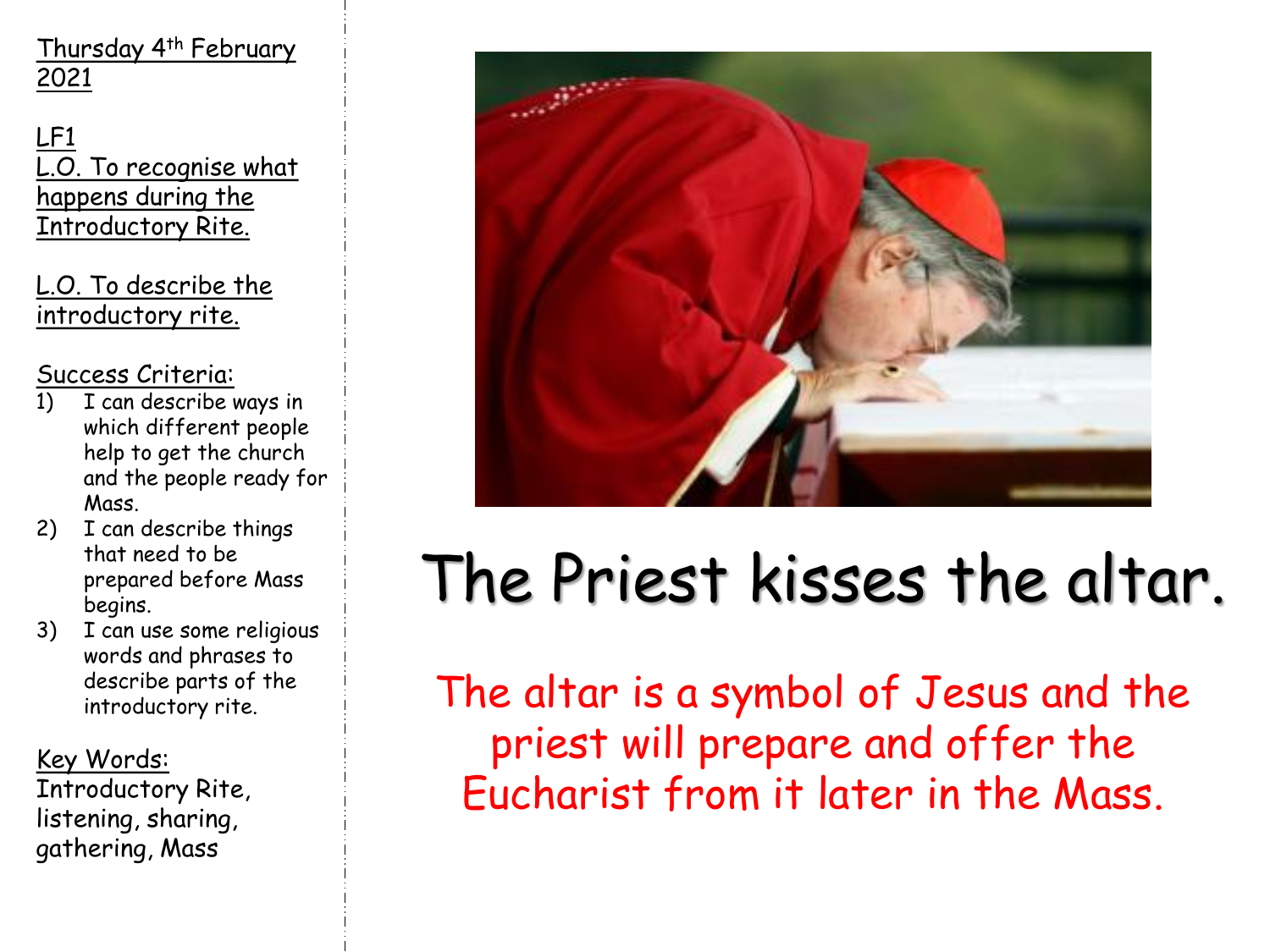LF1 L.O. To recognise what happens during the Introductory Rite.

L.O. To describe the introductory rite.

### Success Criteria:

- 1) I can describe ways in which different people help to get the church and the people ready for Mass.
- 2) I can describe things that need to be prepared before Mass begins.
- 3) I can use some religious words and phrases to describe parts of the introductory rite.

Key Words: Introductory Rite, listening, sharing, gathering, Mass



Mass always begins with the priest leading the congregation in the Sign of the Cross.

Why do we make the Sign of the Cross?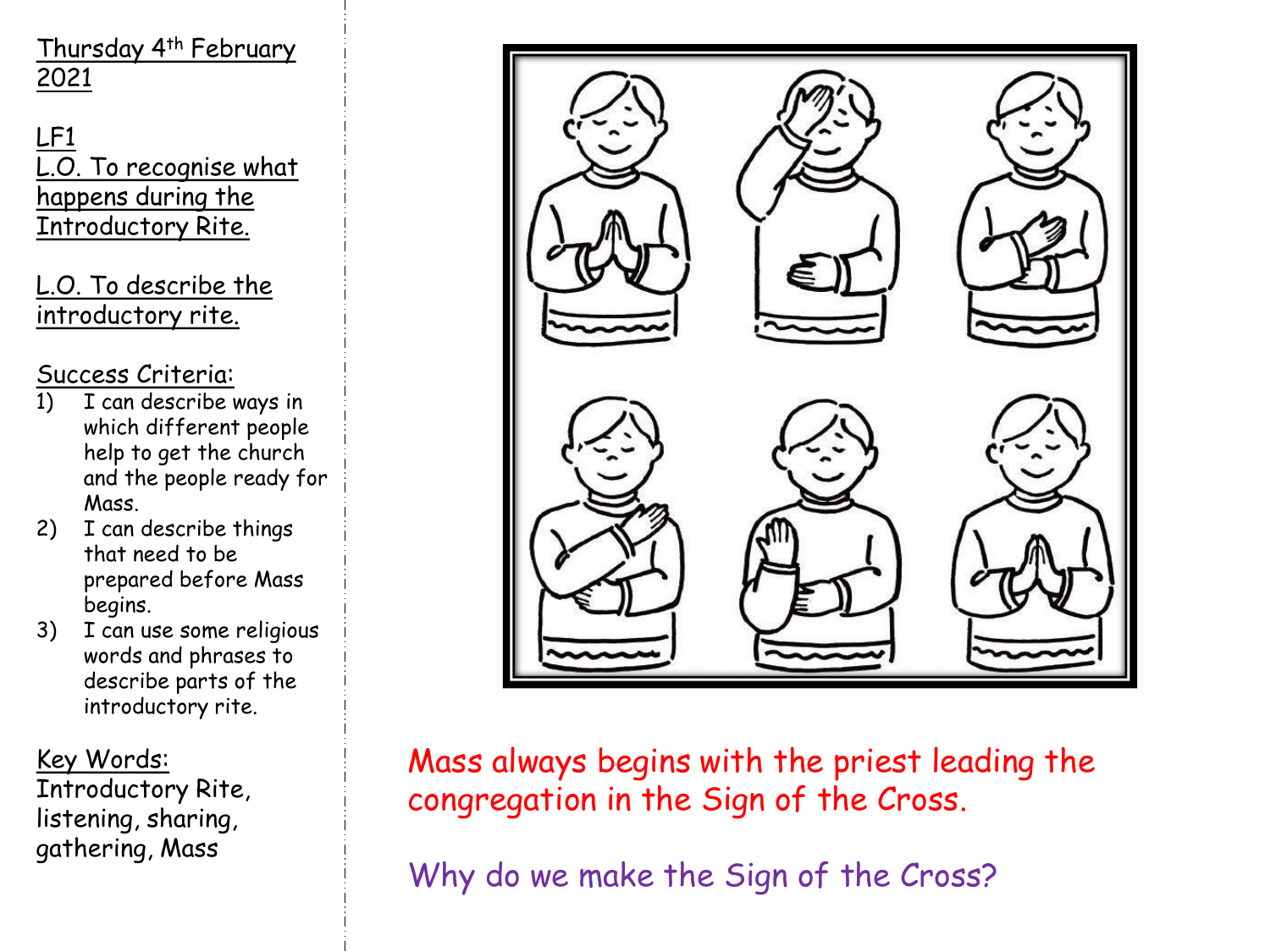The Lord be with your spirit.

God's grace be with you all.

> 2 Timothy 4: 22 (Good News Translation)

What do you think these words mean?